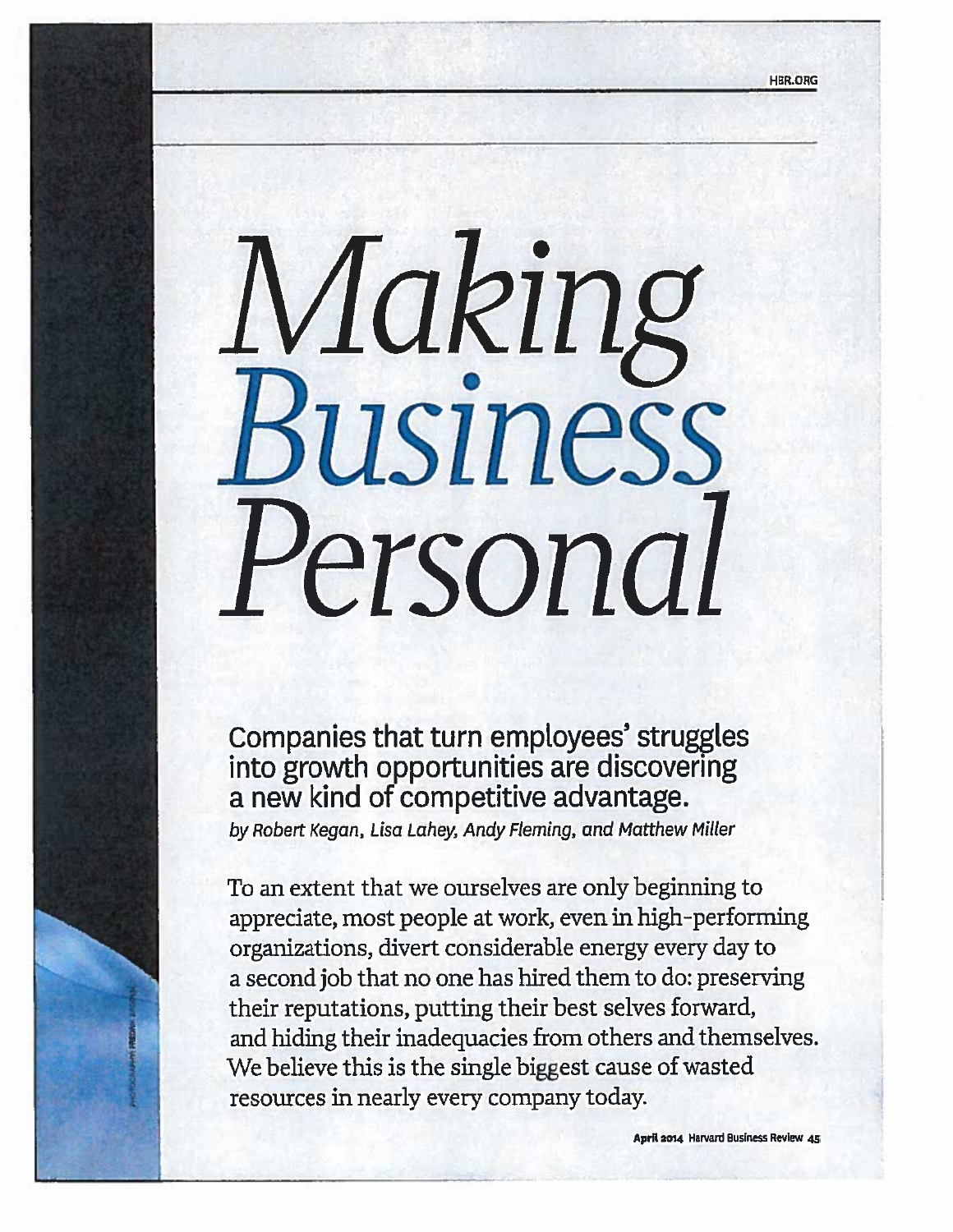What would happen if people felt no need to do this second job? What if, instead of hiding their weak nesses, they were comfortable acknowledging and learning from them? What if companies made this possible by creating <sup>a</sup> culture in which people could see their mistakes not as vulnenbilities but as prime opportunities for personal growth?

For three years now, we've been searching for such companies-what we think of as deliberately developmental organizations. We asked our extended network of colleagues in academia, consulting, HR, and C-suites if they knew of any organizations that are committed to developing every one of their peo<sup>p</sup>ie by weaving personal growth into daily work. We were looking for companies anywhere in the world. public or private, with at least too employees and <sup>a</sup> track record of at least five years.

All that scanning turned up only about <sup>20</sup> com panies. In this small pond, two of them stood out: Bridgewater Associates, an East Coast investment firm, and the Decurion Corporation, <sup>a</sup> California company that owns and manages real estate, movie theaters, and <sup>a</sup> senior living center. Both had been meeting our definition of <sup>a</sup> deliberately develop nental organization for more than jo years. Happily, they were in very different businesses and were will ing to be studied in depth.

These companies operate on the foundational as sumptions that adults can grow; that not only is at tention to the bottom line and the personal growth of all employees desirable, but the two are interdepen dent; that both profitability and individual develop ment rely on structures that are built into every as pect of how the company operates; and that people grow through the propercombination of challenge and support, which includes recognizing and tran scending their blind spots, limitations, and internal resistance to change. For this approach to succeed, employees (Decurion prefers to call them members) must be willing to reveal their inadequacies at work—not just their business-as-usual, got-it-alltogether selves—and the organization must create <sup>a</sup> trustworthy and reliable community to make such exposure safe.

As you might guess, that isn't easy or comfort able. But by continually working to meet these linked obligations, deliberately developmental or ganizations may have found <sup>a</sup> way to steadily im prove performance without simply improving what they're currently doing. That's because progress for their employees means becoming not only more ca pable and conventionally successful but also more flexible, creative, and resilient in the face of the challenges—for both personal and organizational growth—that these companies deliberately set be fore them.

## THE COMPANIES

Bridgewater Associates, based in Westport, Con necticut, manages approximately \$150 billion in <sup>g</sup>lobal investments in two hedge fiinds-Pure Alpha Strategy and All Weather Strategy—for institutional clients such as foreign governments, central banks, corporate and public pension funds, university endowinents, and charitable foundations. The com pany began in <sup>a</sup> two-bedroom apartment in <sup>1975</sup> and is still privately held, currently employing about <sup>1400</sup> people.

Throughout its nearly four decades, Bridgewater has been recognized as <sup>a</sup> top-performing money manager; it has won more than <sup>40</sup> industry awards in the past five years alone. At the time of this writing, the Pure Alpha fund had had only one losing year and had gained an average of 14% <sup>a</sup> year since its found ing, in 1991. The All Weather fund, which is designed to make money during good times and bad, has been up 9.5% a year since its launch, in 1996, and delivered an astonishing 34% return from <sup>2009</sup> through 2011, even as the hedge fund industry as a whole underperformed the S&P 500. (The fund apparently did lose money in 2013, according to the New York Times.) In both <sup>2010</sup> and <sup>2011</sup> Bridgewater was ranked by Institutional Investor's Alpha as the largest and bestperforming hedge fund manager in the world. In <sup>2012</sup> the Economist credited the firm with having made more money for its investors than any other hedge fund in history. (The previous record holder was George Soros's Quantum Endowment Fund.)

Across the country, in Los Angeles, Decurion employs approximately 1,100 people to manage <sup>a</sup> portfolio of companies including Robertson Proper ties Group, with retail and commercial projects in California, Hawaii, and the Pacific Northwest; Pacific Theatres and ArcLight Cinemas; and its newest venture, Hollybrook Senior Living. In May 2011 Retail Traffic magazine recognized Robertson Properties as one of the <sup>100</sup> largest shopping center owners and managers in the United States. Pacific and ArcLight combined have the highest gross per screen in North America. ArcLight's revenues have grown by 72% in four years—from \$47 million in 2009 to \$81 mil lion in 2013. In <sup>2012</sup> Forbes named ArcLight's flag-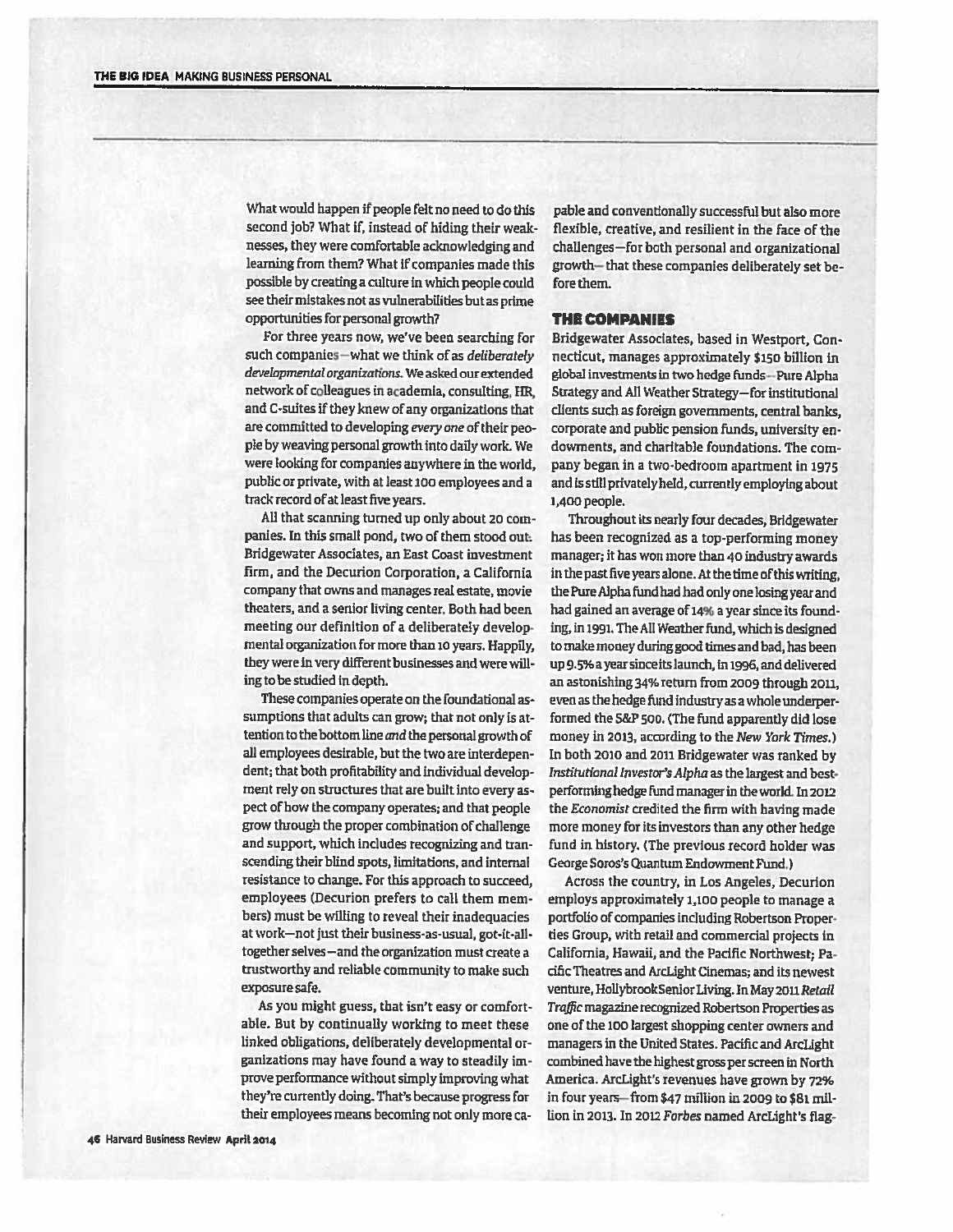#### HBR.ORG

# Idea in Brief

## THE PROBLEM

Most people at work are doing <sup>a</sup> second job that no one's paying them to do—preserving their reputations, putting their best selves forward, hiding their inadequacies,

#### THE PROPOSITION

What if <sup>a</sup> company was set up in such <sup>a</sup> way that instead of hiding their weaknesses, empLoyees used them as opportunities for both personal and business growth?

#### THE RESULT

atium and is a

The examples of two very different companies—a hedge fund and <sup>a</sup> movie theater operator—suggest that it's possible to meld business growth with personal growth in every employee's day-to day work.

ship cinema, ArcLight Hollywood, one of the 10 best movie theaters in the United States.

We have spen<sup>t</sup> more than 100 hours each with Bridgewater and Decurion, observing their practices and interviewing their people, from the most senior leaders to the newest recruits. Virtually no aspec<sup>t</sup> of either company was declared oft-limits to us. From the extensive data we collected, we extracted the common traits that, webelieve, set these companies apart. We shared our observations and generaliza tions with both of them and seriously considered their suggestions and impressions, Neither one asked us to alter any of our conclusions.

We acknowledge that <sup>a</sup> deliberately developmen tal organization is not for everyone—just as the Jesu its are not the only good choice for every man with <sup>a</sup> fervent religious calling, or the Navy Seals for every committed commander. But we offer our observations of these two companies as evidence that quests for business excellence and individual fulfillment need not be at odds—and that they can be combined in such <sup>a</sup> way that each causes the other to flourish.

### THE PRACTICES

Ordinarily, people acknowledge their vulnerability and imperfections only in rare moments behind closed doors with trusted advisers who swear to protect their privacy. But what we saw at Decu rion and Bridgewater was a pervasive effort to enable employees to feel valuable even when they're screwing up—to see limitations not as failures but as their "growing edge," the path to the next level of performance.

Getting to the other side. Transcending your limits-which Bridgewater calls getting to the other side--involves overcoming the fight-or-flight response occasioned by confronting what you are working on about yourself. In <sup>a</sup> traditional company, root-cause analysis of <sup>a</sup> problem will stop shy of crossing into an employee's interior world. At Bridgewater, examining <sup>a</sup> failed investment decision cer tainly includes <sup>a</sup> root-cause analysis of the specific data, decision criteria, and steps taken to make the investments. But it goes further, asking. "What is it about how you—the responsible party and shaper of this process—were thinking that might have led to an inadequate decision?"

Consider, for instance, how one Bridgewater employee, John Woody, confronted what CEO Ray Dalio called his "reliability problems," as recorded in <sup>a</sup> <sup>2013</sup> Harvard Business School case prepared by Jeffrey Polzer and Heidi Gardner. Pulling no punches, Dalio told Woody that the perception across the organization was that he could not be counted on. Woody's immediate reaction was to angrily reject the feedback. But he did not go off to nurse his grievances or even to uncritically accep<sup>t</sup> what he'd heard. As he began to consider the exchange, he first saw the irony of his reaction. "Here we pride ourselves on being logical and facing the truth, but my initial response was 'You're wrong!' which is me already being illogical," he says. "Even if what he was saying was not true, Iwas giving himno chance to showme it might be."

After continued reflection and conversations with many people in the organization over many weeks, Woody began to recognize in himself <sup>a</sup> be havior pattern "that goes all the way back to when I was <sup>a</sup> kid": He resisted others' control and oversight and was quick to anger when challenged. Looking at the gap between how he wanted to be seen and how he was seen, he realized that he wanted to be "the guyyou could give the ball to on the two-yard line" but that others did not perceive him that way. "Peo ple were saying they are unsure I'll even be there to catch it, let alone be able to run it in. And that hurt."

Early on, nearly everyone finds this level of vul nerability disorienting, no matter how enthusiastic he or she may have been about the culture during the hiring process. Dalio acknowledged this fact in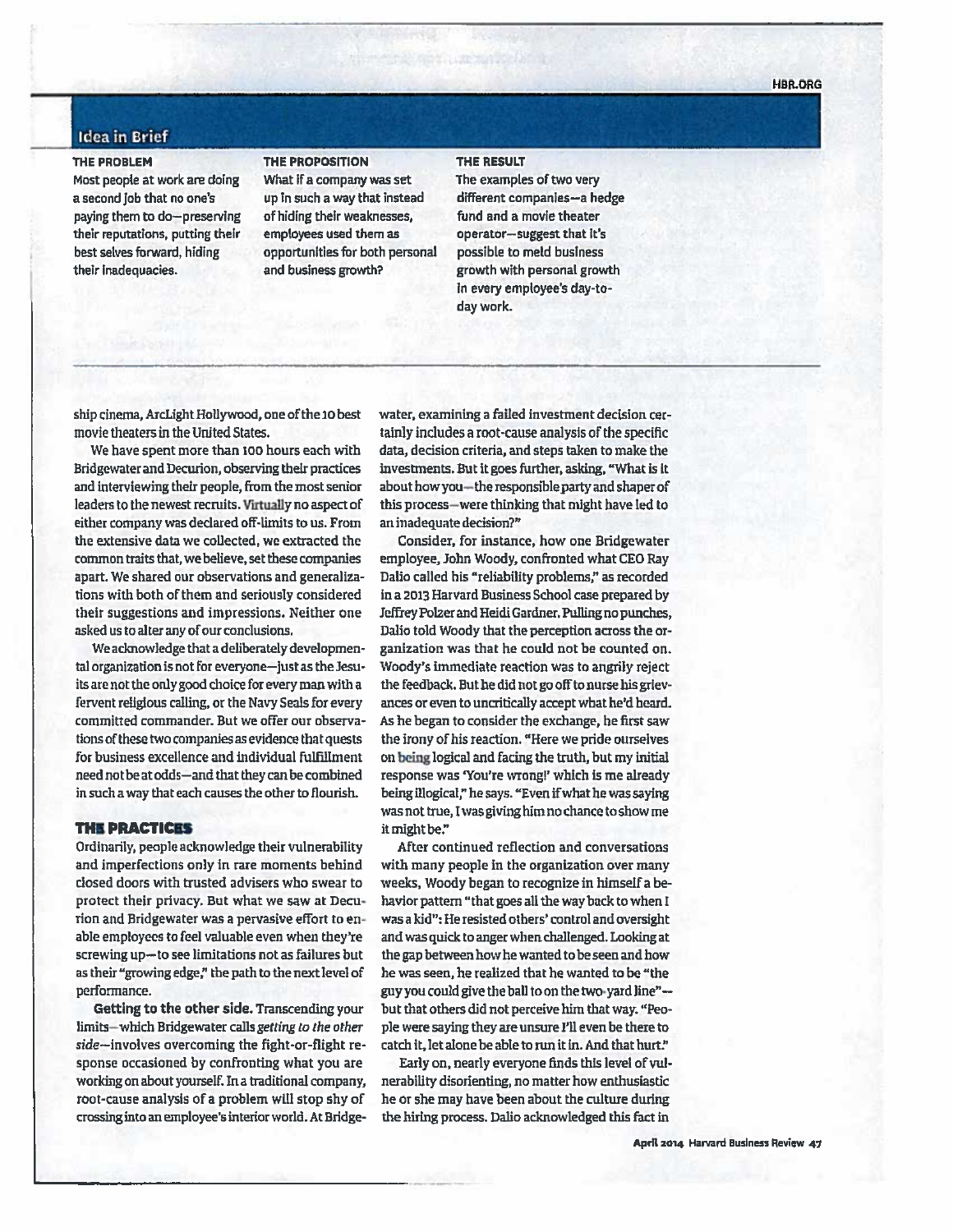# LEADING <sup>a</sup> Deliberately Developmental Organization

If you are <sup>a</sup> leader who wants to build <sup>a</sup> flOO, you should understand that you can't want it just for the company. You must want it for yourself. You must be prepared to participate fully and even to "go first" in making your own limitations public. You must also not want it just to generate extraordinary business results—you must put equal value on leading a company that contributes to the flourishing of its people as an end in itself. You will need patience; It takes time to develop an environment In which people feet safe doing the personal work they'll be asked to do on <sup>a</sup> regular basis. And you must continually support. defend, and champion this new form of communiq'.

Building an effective DOG also requires that new people be chosen very carefully, with an eye to their appetite for personal reflection and

their comfort with examining their own Umltadons Even so. it may take <sup>12</sup> to iS months to be sure that <sup>a</sup> new hire will do well in this culture, so you should be prepared for a higher rate of turnover than you might otherwise expect But the people who make ft through this induction will most likely display dramatic levels of commitment and engagement.

A sustainable DDO culture depends on <sup>a</sup> crfticat mass of people who are together long enough to build strong relationships and gain experience with the practices that facilitate development aver time. Thus we question the value of this approach for companies that work on <sup>a</sup> contractor model and maintain flexibility by depending heavily on free agents, because turnover for them might be too high, and commitnentto the organization too low-

<sup>a</sup> companywide e-mail with the subject line "I fail every day," in which he challenged employees with this question: "Do YOU worry more about how good you are or about how fast you are learning?" Shifting focus from the former to the latter can lead simulta neously to important personal changes and in ceased business effectiveness.

When Inna Markus, a member of our research team, asked Woody what progress he was making on his reliability problem, he insisted that he still had <sup>a</sup> long way to go. Yet it is clear that he has come quite a distance already: "I prioritize more ruthlessly," he says, "pause longer and more thoughtfully before promising things to others, visualize more granu larly how <sup>I</sup> will actually get something done, check in with those who ask things of me more frequently and with more questions, and lean on those around me much more explicitly now than I ever did."

Bridgewater uses a variety of tools and practices to help people learn to treat errors as growth oppor tunities. For instance, all employees record problems and failures in a companywide "issues log," detailing their own contributions to mistakes. Logging in er rors and problems is applauded and rewarded. Not recording a mistake is viewed as a serious breach of duty. Another reflective practice involves <sup>a</sup> "pain but ton" app, which is installed on everyone's companyissued iPad and allows employees to share expe riences of negative emotions at work—especially those that raise their defenses.

Openly acknowledging those experiences prompts follow-up conversations among the par ties involved as they seek to explore the "truth of the situation" and identify ways to address the un derlying causes. In one such conversation, <sup>a</sup> senior manager led members of <sup>a</sup> workgroup through <sup>a</sup> col lective diagnosis of why <sup>a</sup> previous meeting had me andered and failed to reach <sup>a</sup> productive conclusion. Everyone offered thoughts. The employee who'd led that meeting agreed that he'd gotten wrapped up in defending his own and his colleagues' shoddy work. More than that, he allowed, this was an instance of <sup>a</sup> bigger, previously unacknowledged tendency he had to worry more about looking good than about achieving the business goal. At most companies <sup>a</sup> conversation like this would rarely turn toward examining an employee's habitual way of think ing-and if it did, it would be in a closed-door performance review. At Bridgewater such analysis happens in routine meetings with colleagues.

Closing the gaps. Ordinarily, in an effort to protect ourselves, we allow gaps to form-between plans and actions, between ourselves and others, between who we are at work and our "real selves," between what we say at the coffee machine and what we say in the meeting room. These gaps are most often cre ated by the conversations we are not having, the syn chronicities with others we're not achieving, and the work that, out ofself-protection. we're avoiding.

To help dose these gaps, and to gain more imme diate access to the business issues at stake, Bridgewater and Decurion have created discussion formats that allow employees to speak authentically about the personal dimensions of those issues. Bridge wateruses <sup>a</sup> group probing of an individual's reason ing, as described above. Decurion conducts what it calls <sup>a</sup> fishbowl conversation, in which several peo ple sit in the middle of a circle of their colleagues. In one such conversation we watched three employees from the IT, marketing, and operations arms of the theater business talk about why <sup>a</sup> new customerloyalty program seemed to be stalling. The COO of the theater division suspected that these three key <sup>p</sup>layers were not communicating effectively. So she asked them to describe how they were experienc ing the situation. The fishbowl format enabled the wider theater managers' group to listen to, learn from, and participate in the conversation. With care ftil facilitation by another senior manager, the three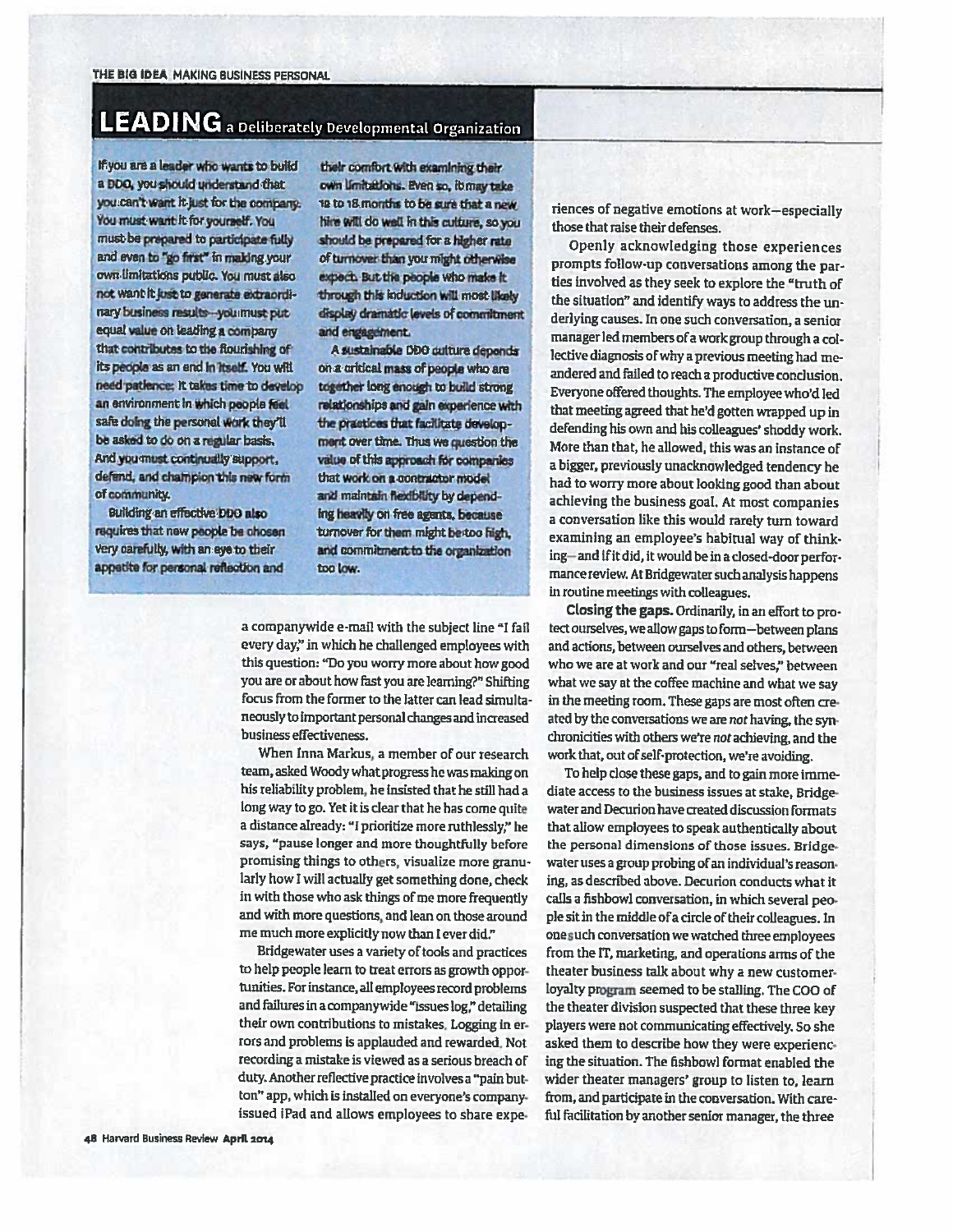# were able to express the ways in which they each felt shut out or shut down by the other two when deci sions were made and information should have been shared. Each also identified some personal trigger or blind spo<sup>t</sup> that had led him other to shut down one of the others. They could then reach agreemen<sup>t</sup> in the presence of colleagues about how to proceed in a different way. Because dialogues like these are routine, people view them as <sup>a</sup> healthy exercise in sharing vulnerability, rather than a rare and threatening experience.

Over time, exposing one's own vulnerability feels less risky and more worthwhile as people repeatedly witness and participate in conversations about con flict, revelations of their colleagues' weaknesses, and discussions of the undiscussable. In fact, these orga nizations' most surprising and hopeful accomplish ment may be converting their employees' default view of the "unimaginably bad" Uf I risk showing my weaknesses, it will bejust horrible!) into <sup>a</sup> sense of de velopmental progress (If I risk showing my weaknesses, nothing bad will happen to me, I'll probably learn something, and I'll be better for it in the end). The gap between who they really are and who they think they need to be at work diminishes or even disappears.

Constructive destabilization. Deliberately developmental organizations don't just accep<sup>t</sup> their employees' inadequacies; they cultivate them- Both Bridgewater and Decurion give a lot of attention to finding <sup>a</sup> good fit between the person and the role. But here "good fit" means being regularly, though manageably, in over your head—what we call con structive destabilization. Constantly finding yourself <sup>a</sup> bit at sea is destabilizing. Working through that is constructive. At both companies, ifit's dear that you can perform all your responsibilities at <sup>a</sup> high level, you are no longer in the right job. If you want to stay in that job, having finally mastered it, you'll be seen as someone who prefers to coast—and should be working for <sup>a</sup> different kind of company.

Many organizations offer people stretch assign ments. Some commonly rotate high potentials through <sup>a</sup> series of stretch jobs. At Bridgewater and Decurion all jobs are stretch jobs. As Dalio puts it, 'Every job should be like <sup>a</sup> towrope, so that as you grab hold of the job, the very process of doing the work pulls you up the mountain."

Decurion's ArcLight Cinemas has an elaborate set of practices that allow managers at all levels to facilitate constructive destabilization by matching individuals and groups to appropriate development

# JOINING a Deliberately Developmental Organization

Bay Dalbo and one or us (Bob Kegan) were present for the initial presentation of <sup>a</sup> Harvard Business School case on Bridgewater. Heidi Gardner. <sup>a</sup> case coauthor, asked the students toward the end of the discussion, "So how many of you would like to work at Bridgewater?" Just three or four hands went up in a class of Bo. "Why not?" she asked. One young woman who'd been an active and impressive contributor to the case conversation replied, "I want people at work to think I'm better than (am; I don't want them to see how I really am!"

Clearly, people who consider joining a DDO must be willing to show themselves at their worst. And those who joIn with <sup>a</sup> distinguished record must be willing to consider big changes in the way they operate. Senior hires at both Decurbon and Bridgewater told us: "I heard the words about how it

was going to be different, but <sup>I</sup> didn't understand what that would mean for me."

A DDD makes work deeply engaging; ft becomes <sup>a</sup> way of Lift. if you want to be able to go home and leave work completely behind, this may not be the right place for you.

The brand of happiness <sup>a</sup> 000 of fers—which arises from becoming a better version of yourself—involves labor pains. Some people might think they would appreciate that but really would not. Others simply cannot irnag ne that pain at work could lead to something expansive and life changing,

Finally, <sup>a</sup> ODD is continually evolving. if you expec<sup>t</sup> <sup>a</sup> workplace to never fall short of its most Inspiring principles and guiding ideas, you will quickly be disappointed. A <sup>000</sup> makes space for its people to grow; they must make space for it to develop in return. a - <del>- Maria - En a</del> <del>- Maria - Mari</del>

opportunities. The general manager at each location uses data about individual growth to identify ideal job assignments for every employee every week—as signments meant to serve both the crew member's development and the company's business needs. The managemen<sup>t</sup> team at each location meets weekly to discuss the goals and performance of each hourly employee and to decide whether someone is ready for more responsibility—say, <sup>a</sup> reassigmnent from ticket taker to auditorium scout. (Scouts move from one screen to another looking for ways to assist customers; the job requires <sup>a</sup> fair amount of initia tive, creativity, problem solving, and diplomacy.)

As employees demonstrate new capabilities, their progress is recorded on 'competency boards:' which are set up in <sup>a</sup> central back-of-house location in each theater. Colored pins on these boards indicate the capability level of each employee in 15 identified job competencies. This information is used to schedule shift rotations, facilitate peer mentoring, and set expectations for learning as par<sup>t</sup> of <sup>a</sup> development pipeline. The process meshes individuals'skills with organizational requirements; everyone can see how important individual growth is to the business and how everyone else's job knowledge is expanding. At weekly meetings about <sup>a</sup> dozen home-office execu tives and movie house general managers review <sup>a</sup> dashboard showing theater-level and circuit-level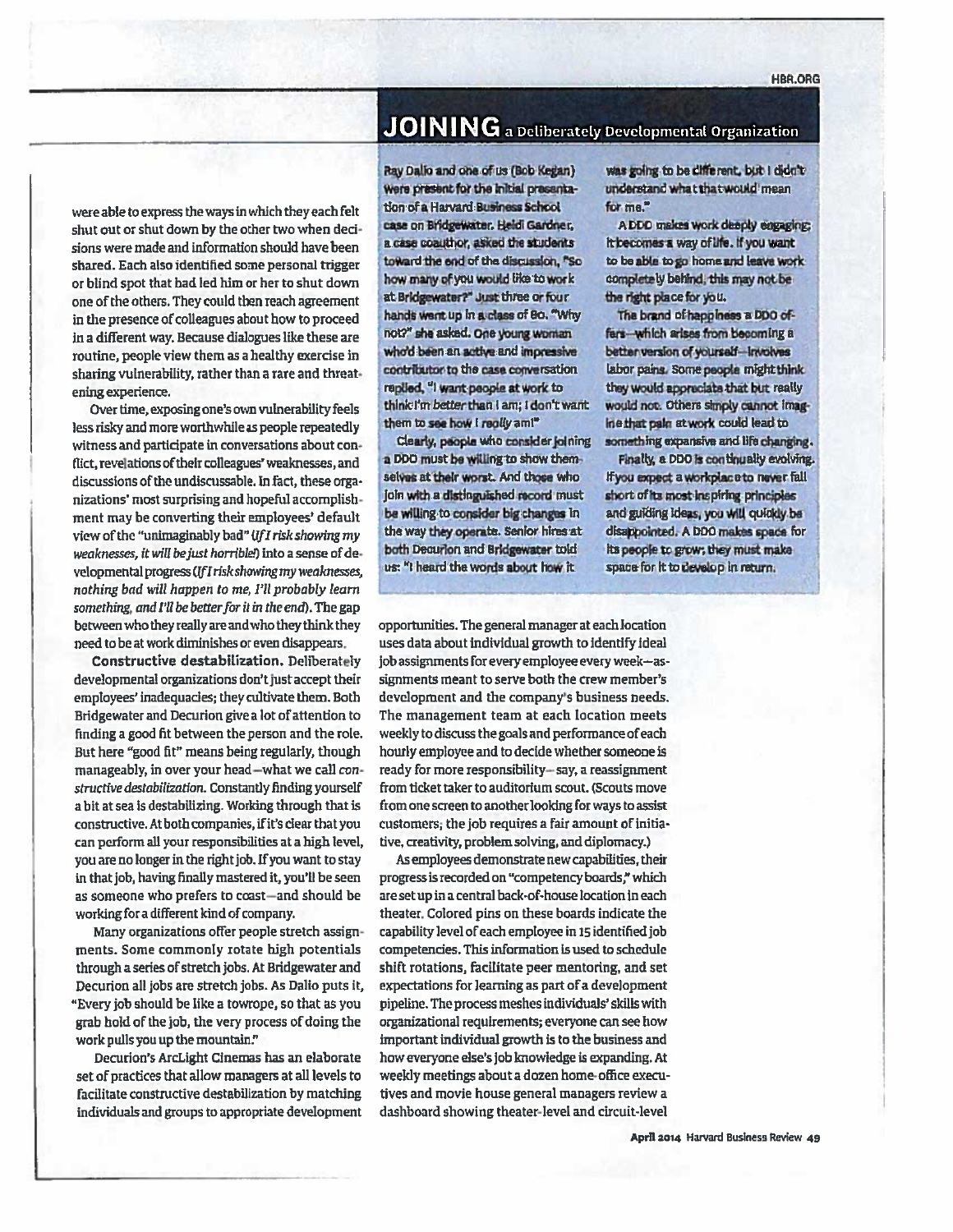

participate in conversations about conflict, revelations of their colleagues' weaknesses, and discussions of the undiscussable. Over time, exposing one's own vulnerability feels less risky and more worthwhile as people repeatedly witness and

> business metrics, which indude not only traditional industry data on attendance and sales but also the number of crew members ready for promotion to the first tier of management.

> Matching <sup>a</sup> person to an appropriate stretch job is only half the equation. The other half is aligning the job with the person. Decurion creates numer ous opportunities for employees to connect their

day-to-day work with what is meaningful to them. At most team meetings, for instance, structured check-ins at the beginning and checkouts at the end allow people to identify ways in which they feel connected to—or disconnected from—the work at hand and their colleagues. <sup>A</sup> manager might, for instance, describe <sup>a</sup> communication breakthrough with <sup>a</sup> col league and how it has made <sup>a</sup> shared project even more meaningful. Another manager might repor<sup>t</sup> on progress in curbing her tendency to jump in and save the day rather than let the team step up and feel fully accountable.

At one-on-one "touchpoint" meetings with their managers—which happen frequently at all levels of the company—employees can discuss how to real ize their persona<sup>l</sup> goals through opportunities tied to Decurion's business needs. One member of a theater crew, for instance, who aspired to become <sup>a</sup> set decorator (outside Decurion), told us that such a dialogue prompted her general manager to involve her in decor for special events at the cinema—an activity far beyond the scope of her job—in order to align her personal interests with an organizational goal.

For <sup>a</sup> company to match people with jobs on <sup>a</sup> continual and granular basis requires that no partic ular job be dependent on or identified with <sup>a</sup> single person. That means relinquishing the security of being able to count on someone with long tenure and expertise in <sup>a</sup> certain role. One senior executive told us, "The purpose of your expertise is to <sup>g</sup>ive it away (to the next person coming up]. That sounds won derful, but in practice—and <sup>I</sup> have experienced this personally--it is not always easy." Still, all those peo<sup>p</sup>le constantly growing into ever-changing roles cre ate an organization that becomes more resilient even as it improves the execution of its current strategy.

Everyone is <sup>a</sup> designer. If something isn't working optimally at Bridgewater or Decurion, it's everyone's responsibility to scrutinize and address the design of the underlying process. For example, frequent "pulse-check huddles" at Decution allow theater crew members to analyze how <sup>a</sup> previous set of shows went. In these huddles we saw 17-yearold employees give and receive feedback with their peers and managers about problems in floor opera tions and ways to improve service for the next set of shows. These young people had learned early on to read the details of the theater's profit-and-loss statement so that they could understand how every aspec<sup>t</sup> of operations (and, by extension, their own actions) contributed to its short- and long-term pro<sup>f</sup>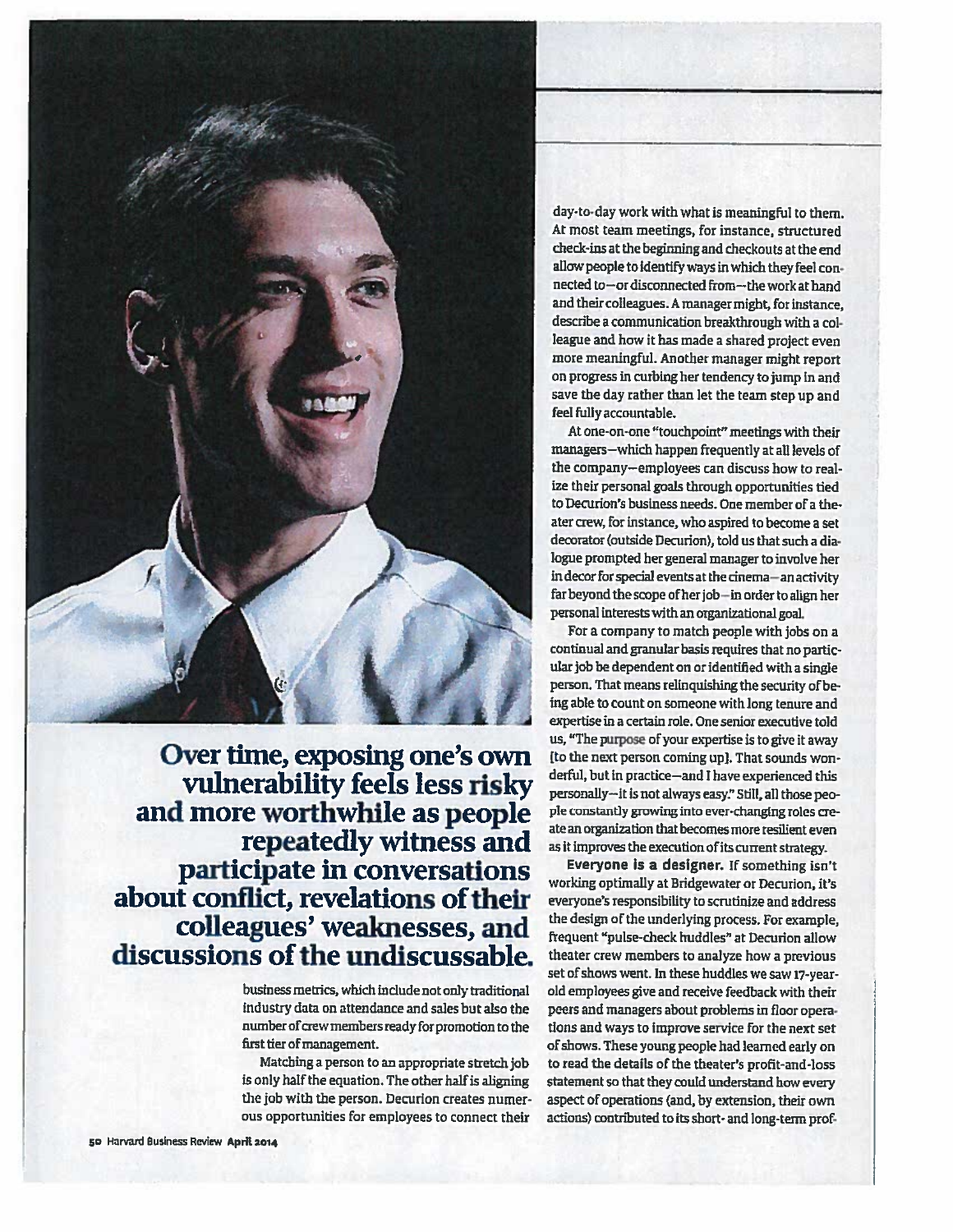itability. When offering ideas for improvements such as changes in food preparation or readying 3-fl glasses for distribution—they spoke in terms of their effect on the gues<sup>t</sup> experience and the financial health of the business.

If <sup>a</sup> new line of business is being launched, <sup>a</sup> team will spend lavish amounts of time designing the right process for managing the work. Decurion's employees operate on the assumption that struc ture drives behavior, so they often focus on subtle aspects of organizational design, such as how offices arc arranged, how frequently conversations happen, and what tasks will require collaboration among which people. Unlike Lean Six Sigma and other quality improvement approaches, process improvement at Decurion and Bridgewater integrates a traditional analysis of production errors and anomalies with efforts to correct employees' "interior production errors and anomalies"—that is, their faulty thinking and invalid assumptions.

A major initiative at ArcLight, for example, in volved creating teams made up of marketing profes sionals from the home office and general managers of individual theaters. The company reasoned that if the friction and misunderstanding that typically exist between these groups could be overcome by focusing their collective expertise in small, locationspecific teams, improved local film and specialevent marketing would produce millions in addi tional revenue. We observed several such teams holding regular meetings in which they shared ways they were learning to work effectively together and things that still needed improvement. From these discussions it became apparen<sup>t</sup> that audiences var ied more from cinema to cinema than the homeoffice marketers had realized. As they integrated general managers' specialized knowledge about their customers into <sup>a</sup> nimblersocial media strategy, the group's financial performance improved. The managers and marketers stretched themselves to pull together in <sup>a</sup> new way—and hit new revenue targets. ArcLight's people were as likely to tell us that those revenue targets were designed to stretch people's capabilities as the other way around, illus trating the integrated nature of business and per sonal development at the company.

Taking the time for growth. When people first hear stories like these, <sup>a</sup> common reaction is "I can't believe the time they devote to the people processes." usually in <sup>a</sup> tone suggesting "This is crazyl How can you do this and ge<sup>t</sup> anything done?" But Decurion

and Bridgewater are not just successfulincubators of employee development; they are successful by con ventional business benchmarks. Clearly they do ge<sup>t</sup> things done, and very well.

The simple explanation is that these companies look differently at how they spend time. Conven tional organizations may pride themselves on how ef fidendy they agree on solutions to problems. But do they have so many "efficient" meetings because they haven't identified the personal issues and group dynamics that underlie recurring versions ofthe same problem? A senior investment analyst at Bridgewater puts it this way: "[The company) calls you on your 'bad: but, much more than that, it basically takes the position that you can do something about this, become abetter version of yourself, and when you do, we will be a better company because of it."

#### THE COMMUNITY

If people must be vulnerable in order to grow, they need <sup>a</sup> community that will make them feel safe. Deliberately developmental organizations create that community through virtues common to many high-performance organizations—accountability, transparency, and support. But, arguably, they take them to <sup>a</sup> level that even the most progressive con ventional organizations might find uncomfortable.

Accountability. Bridgewater and Decurion are not flat organizations. Theyhavehierarchies. People repor<sup>t</sup> to other people. Tough decisions are made. Businesses are shuttered. People are let go. But rank doesn't give top executives <sup>a</sup> free pass on the merit of their ideas, nor does it exempt them from the disagreement or friendly advice of those lower down or from the requirement to keep growing and changing to serve the needs of the business and themselves.

Senior leaders are governed by the same struc tires and practices that apply to other employees. At Decurion they take part in check-ins, sharing their own concems and failures, At Bridgewater their per formance reviews are public, as are all other employ ees'. And every one of those reviews mentions areas of needed improvement-if they didn't, that would mean those leaders were in the wrong roles.

Thus Dalio explicitly states that he doesn't want his employees to accep<sup>t</sup> <sup>a</sup> word he says until they have critically examined it for themselves, And Christopher Forman, Decurion's president, has helped create <sup>a</sup> voluntary to-week course, The Prac tice of Self-Management, which many employees have taken several times. The course is taught by